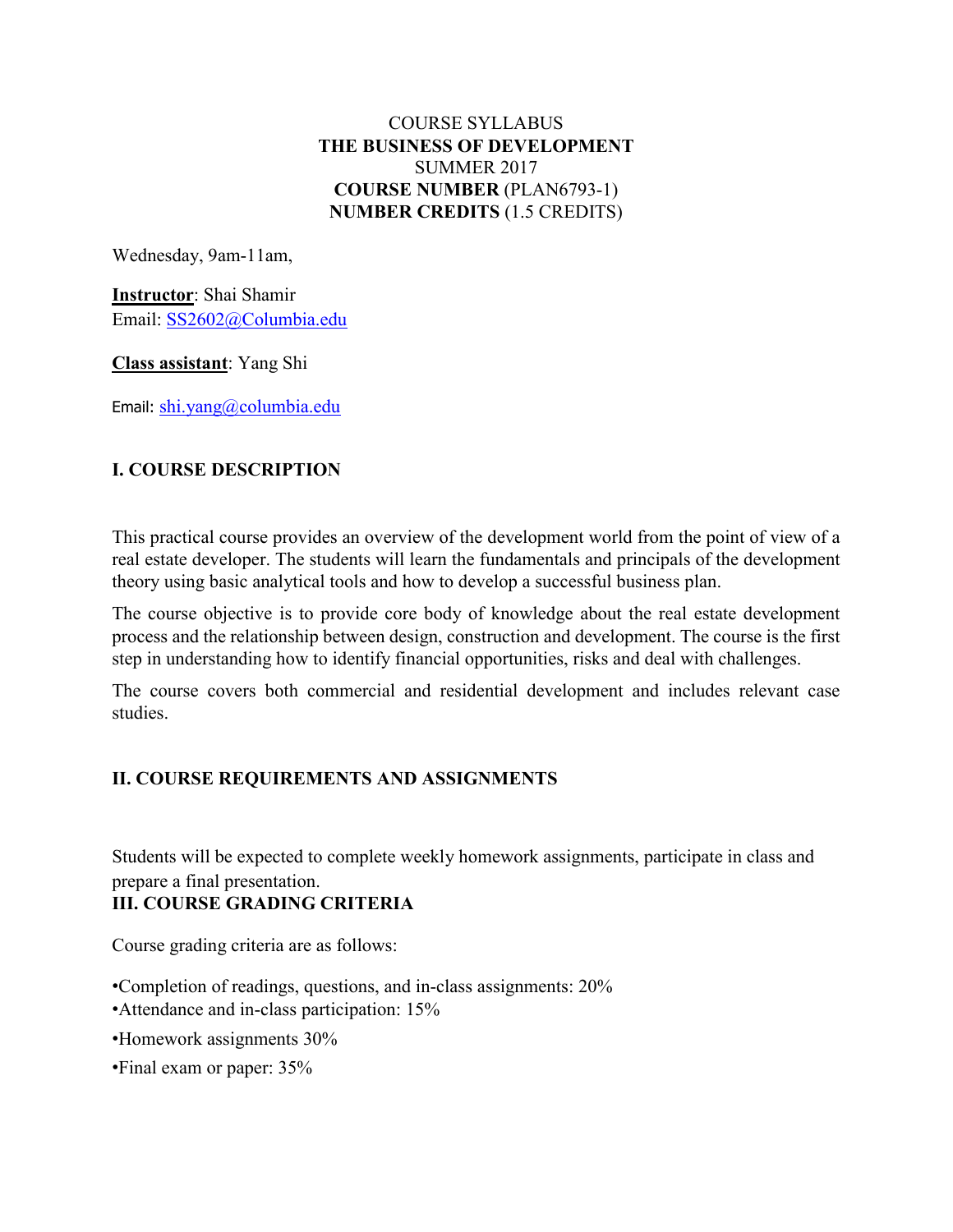Only exceptional performers will receive a High Pass. Those who fall short on more than one major assignment will receive a Low Pass.

### **IV. READINGS**

Students will be expected to complete readings in advance of class. With the exception of those from the required textbook, these will be posted at least one week in advance on Courseworks.

Professional Real Estate Development. The ULI Guide to the Business. By Richard B Peiser & David Hamilton; 2012 Urban Land Institute 3rd Ed

### Additional Resources

•Peter Linneman; Real Estate Finance and Investments, Risks and Opportunities. 2011 •Poorvu and Cruikshank, The Real Estate Game: Intelligent Guide to Decision Making and Investment, The Free Press, 1999 •Mike E. Miles, Richard L. Haney, Gayle Berens. Real Estate Development: Principles and Process. 2007 Urban Land Institute. Fourth Edition. •[Richard H. Penner,](http://www.amazon.com/Richard-H.-Penner/e/B001IGSK1Q/ref=dp_byline_cont_book_1) [Lawrence Adams,](http://www.amazon.com/s/ref=dp_byline_sr_book_2?ie=UTF8&field-author=Lawrence+Adams&search-alias=books&text=Lawrence+Adams&sort=relevancerank) [Stephani K A Robson](http://www.amazon.com/s/ref=dp_byline_sr_book_3?ie=UTF8&field-author=Stephani+K+A+Robson&search-alias=books&text=Stephani+K+A+Robson&sort=relevancerank) Hotel Design, Planning, and Development. Second Edition. 2012 •Edward Allen, Joseph Iano. Fundamentals of Building Construction. Fourth Edition. 2004 •Urban Land Institute Case Studies

### Websites

 -[www.uli.org](http://www.uli.org/) - Urban Land Institute, a nonprofit education and research institute. A valuable real estate information including: research, publications and events.

-[www.globest.com](http://www.globest.com/) - National and Regional Commercial Real Estate News

-rew-online.com – real estate news

-[www.millersamuel.com](http://www.millersamuel.com/) – A Quarterly and annual real estate market reports

 -TheRealDeal.com – A magazine that provides news on the real estate market in New York City and beyond.

# **V. COURSE OUTLINE**

Class 1 (May 31st) : Introduction/Overview/Process

-What is a Developer: Risk/Reward -The Roles of the Developer -The Development Process model -Creating the Development Team -Sources and Uses and The Project Total Development Costs -How to get started: Back of the Envelop Deal Analysis -Initial Case Study - Basic Project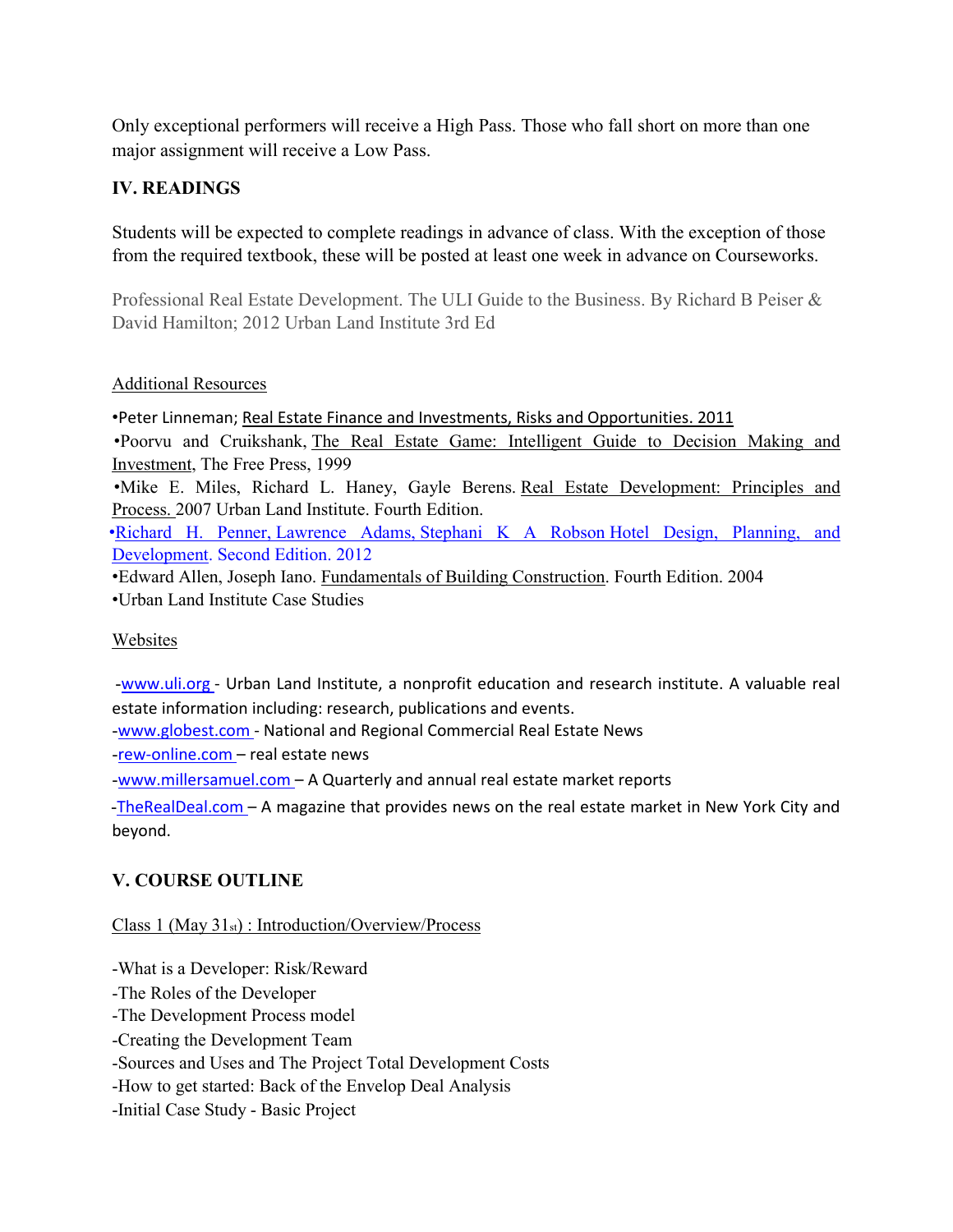### Class 2 (June 7th): The Project Concept, Density and Constraints

-Real estate cycle: Time is money. -What is zoning? -Getting the Most Out of a Site and Value Adding -Site planning, programming and initial design -The Acquisition Process -Case Study

### $Class 3 (June 14<sub>th</sub>): Commercial Development – Hotels$

-How to evaluate a property? -Hospitality Basics -The Different Hotel Segments -Food and Beverage (F&B) and Lifestyle Hotels -The Hotel P&L and Profitability -Hotels underwriting -Case Study

### Class 4 (June 21st): Residential Development, Operations and Management

-Leverage and the importance of leverage -Condo/ Coop Development -Income Producing Development -Pro forma / P&L and CapEx -Property Management and Asset Management -Annual Budgets and Operations -Transition from a Development Project to an Operating Asset -Case Study

### Class 5 (July  $12<sub>th</sub>$ ): The Business of Development / The Equity Side

-Equity and waterfall -Case study -Creating a Winning Concept -How to make money in real estate? -The Capital Structure -Use and Risks of Leverage -Different Debt structures -Forms of Ownership and Partnerships -Different Equity Structures